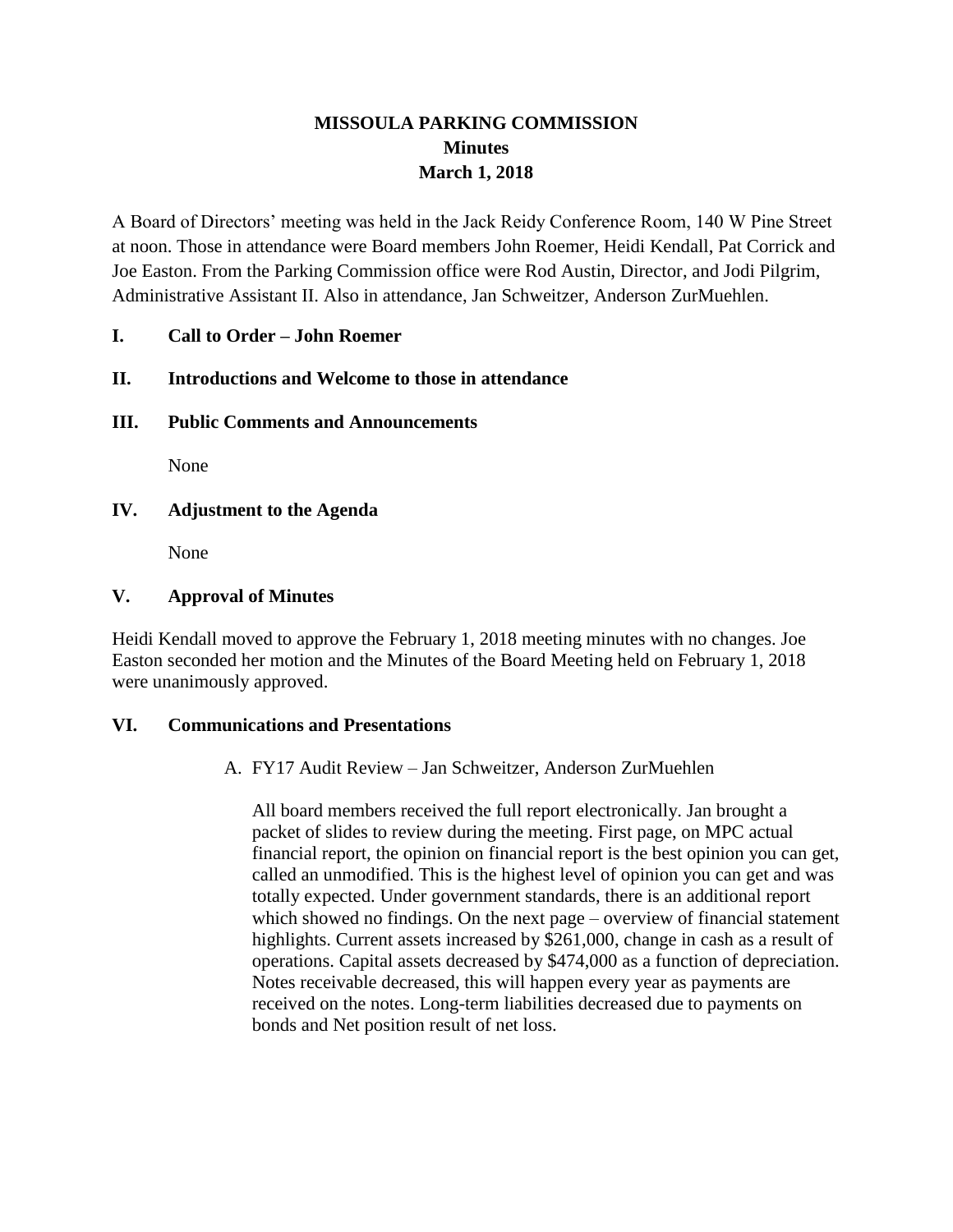Revenue and expenditures increased, both at commensurate percentage. Expense increased mostly due to City of Missoula contract, accounted for \$20,000 of that increase, then there was repair and maintenance, operating expenses, meter repairs, and a consultant expense. Both parking and ticket revenue increased. John clarified that the consultant was primarily for LPR and PARCS, and we're pretty much done with that now.

The next slides showed graphical analysis of the financials over five years, to see trend. John asked for clarification on revenue from investments in 2015. Rod explained MPC used up cash on hand to build Park Place and any excess cash we have, the city pools it with other sources and they invest it. The investments are pretty conservative, but we don't get an itemization of what they invest in. Jan looked through the cash allocation sheet and explained that it's hard to tell since everything is pooled together. Rod believes it would be nice to see how much of the pool is ours, and the rate of return.

The next two slides broke out revenue sources and expenses in a percentage format. This shows the changes over last 5 years, 2013-2017. Jane explained that depreciation and amortization will always depend on what the biggest asset balance is andrepair and maintenance change based on what MPC is doing, andbond interest should stay stable over the next few years. Pat Corrick asked about other operating expenses, they've doubled in two years, what goes into that? Jan explained the consultant is one of the things that went into it and Rod pointed out the support function for the technology – to T2 for support, software and maintenance. Pat asked if it will pull back a little bit, Jan said it may considering the consulting was a one time thing. Joe asked if it couldn't be tied to the revenue from the machines instead of to other operating. Rod explained that our revenue is up more than you see. John explained that it's just how we organize the financials. Jan said it makes sense that the new meters go in and the expenses change.

Days of cash on hand is a particular day and time, June 30, each year and shows the trend of the building of the cash over the years. We have about 4 months' worth of cash on hand at the beginning of the fiscal year. Pat asked are cash and cash equivalence in one or a couple places? Where does most of that cash reside and do we have a policy around it, if we have a bank account making sure that we don't have more than 250 and are still covered with FDIC insurance? Rod isn't sure if we have special FDIC insurance or not. Jan pointed to page 15 of the report, which describes the pooling with the city cash. The whole pool of cash is covered, and then they're backed by government securities. Pat explained he is just curious if we need a policy. Rod will check with the city to find out what they have as a policy. John stated that since we're moving our funds to their pool it's really up to them. Rod will do some research and have a comment on the city and parking commission cash policy in next month's director report.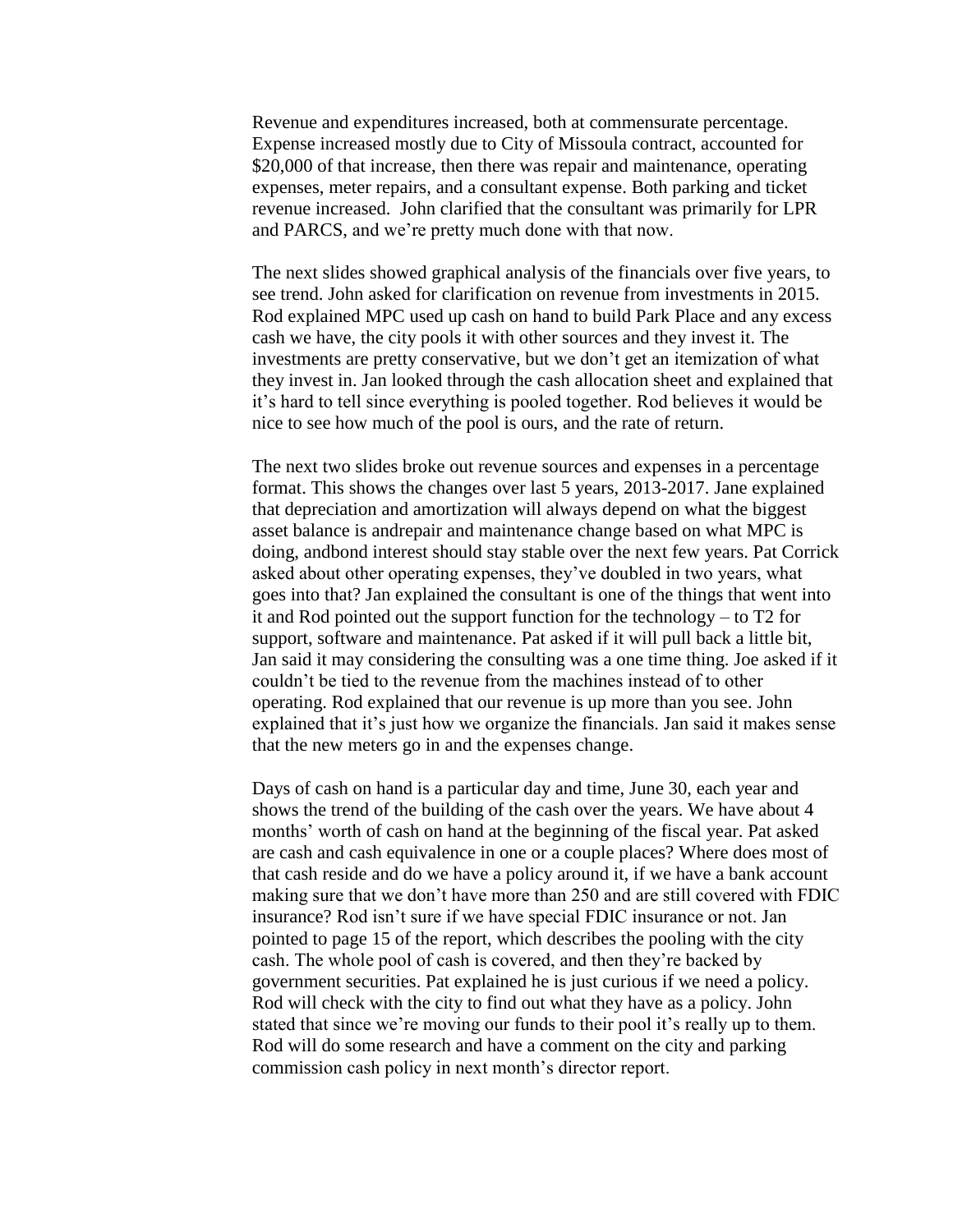The next slide showed working capital ratio, which highlights liquidity and the ability to meet current obligations with current assets on hand. Anything over 1 signifies health. MPC has been in that range for the last 4 years. Then there's the coverage ratio over the last five years – we've always been above the required ratio 1.35. Rod pointed out that our current ratio is 2.15. Jan stated 2.15 for the last 2 years and well over 1 for the last 5 years.

The last slide covers the letter received with the audit describing the auditors responsibility, new accounting standards, and other disclosures. There were no difficulties performing the audit, no misstatements noted, and no disagreements with management. That concluded the presentation. John Roemer asked for questions.

Joe Easton asked, "did you have any outside confirmation or requesting any information from outside Rod's office to confirm any of your findings or confirm any of the information that you got?" Jan responded no. Did you have communications with the city treasury or any bankers? Jan explained they confirm bank accounts. But you didn't have to go and request information that you didn't get from Rod? Jan not unless it was available. Rod explained that our audit is actually part of a city wide audit, so the auditors are working with city finance. Jan stated they didn't do anything outside of ordinary procedures required them to do that. Joe asked "on our outstanding bonds, the upper end of our rates is 4.35, blended throughout the term. Are there any outstanding bonds that go to the end of the term that are at that rate? Are they more front loaded? Are they more blended all through?" Rod asked for clarification. Joe explained that the outstanding liability goes to 2035 and is blended between 2% and 4.35%. Jan found the information on page 19 of the report. Jan said she would have to look at the work papers to see. Jan will get back to Rod with an answer to that that he can include in next month's director report. No further questions.

B. Marketing Update – Jodi Pilgrim, Missoula Parking Commission

Jodi shared sign and decal designs for the Passport marketing campaign aimed at increasing PassportParking usage. All signs and decals will be printed and shipped by Passport free of charge. Jodi explained that all our current signs will be replaced, and 33 additional signs will be added. All front decals will be replaced. All meters will have an additional decal placed on the sides so they are visible to people walking down the sidewalk. Pat asked if we know how many people have downloaded the app. We do not know how many people have the app, but we do know that 10% of our credit card transactions for meter payments are done in Passport. Jodi explained our goal is to get that number up over 20%. Rod explained that increase in Passport use will decrease merchant fees.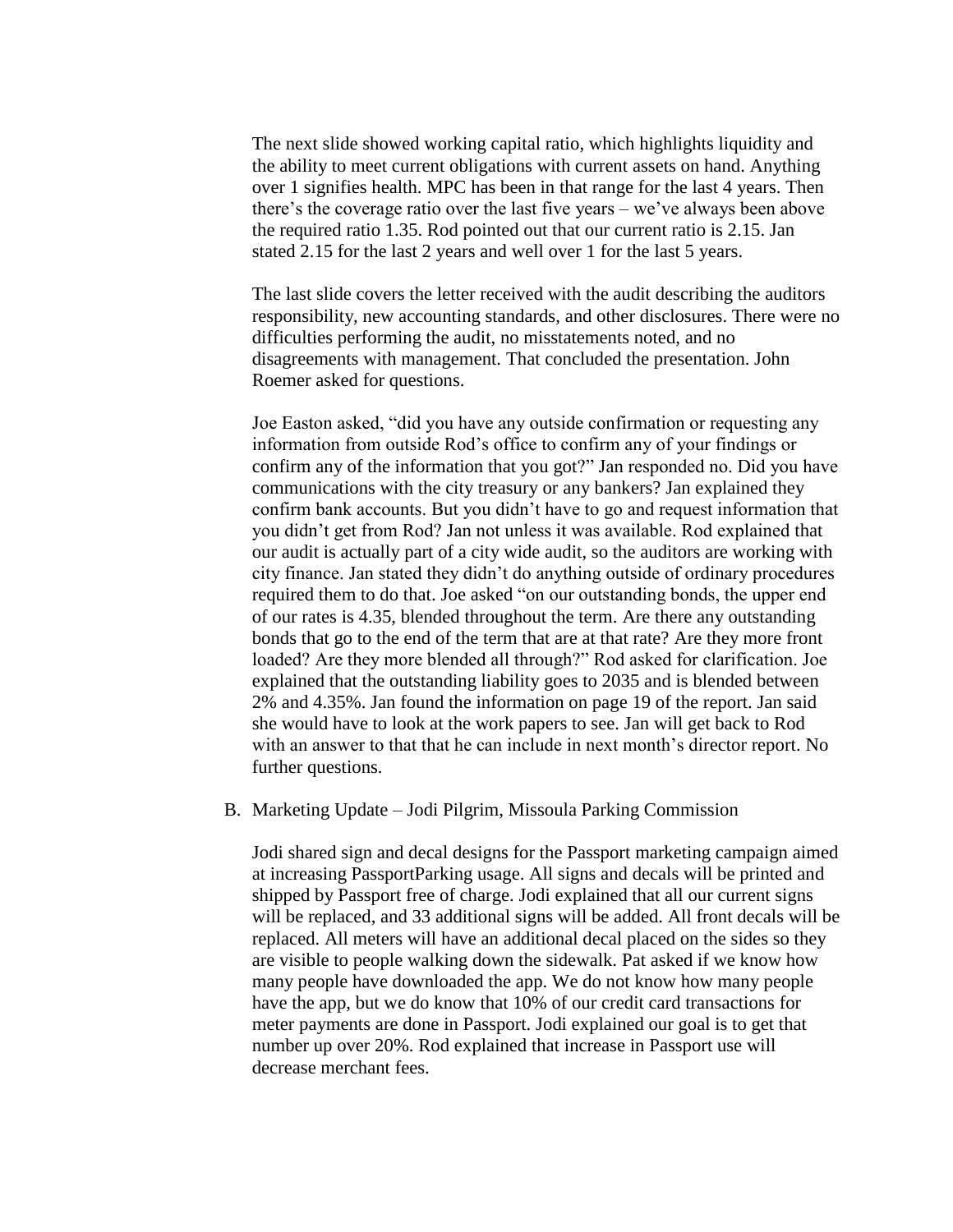Jodi updated the board on LPR and PARCs marketing plan. MPC is working with 6 Pony Hitch to educate the public about the projects and put a positive face on the upgrades.

#### **VII. Director's Report**

Board members received the director's report prior to meeting. Rod Austin has nothing additional to report, so asked for any questions.

Rod commented on the second item in the director's report. There is a lot west of the pedestrian bridge. City officials, property owners, and MRL are trying to do something with that lot to make it safer and clean it up. Joe Easton stated the City owns it right now, and asked how they manage parking and if it's just city employees that park there. Rod explained that it is currently not being managed. Joe asked who would park there? Rod explained that we would be able to fill the lot with lease parkers almost immediately. He went on to explain that our jurisdiction would also be extended to reach that lot, which would include managing some new on-street areas. Pat Corrick asked what we need to do to get things started. Rod is working with potential partners. Pat asked if Rod or someone is creating a schedule of costs? Rod just got involved a little over a week ago, so not yet. Pat asked if there would be any meters going in over there. Rod explained we would either do long-term parking or leases on-street. Pat asked for confirmation that someone will generate some sort of capital improvement proposal. Yes. Rod is currently waiting on MRL engineers to assess their property on the other side of the fence. Joe Gentry at MRL wants to have his engineers take a peek. Rod's not sure yet. John called for any more questions. There were none.

# **VIII. Financial Statement**

None. Rod explained that he spoke with Jim Gallipeau at JCCS, there is nothing new to report because we haven't received December's financials yet.

#### **IX. Action Items**

None

# **X. Non-action Items**

A. New Business:

None

B. Old Business: A. PARCS/MPLR Update